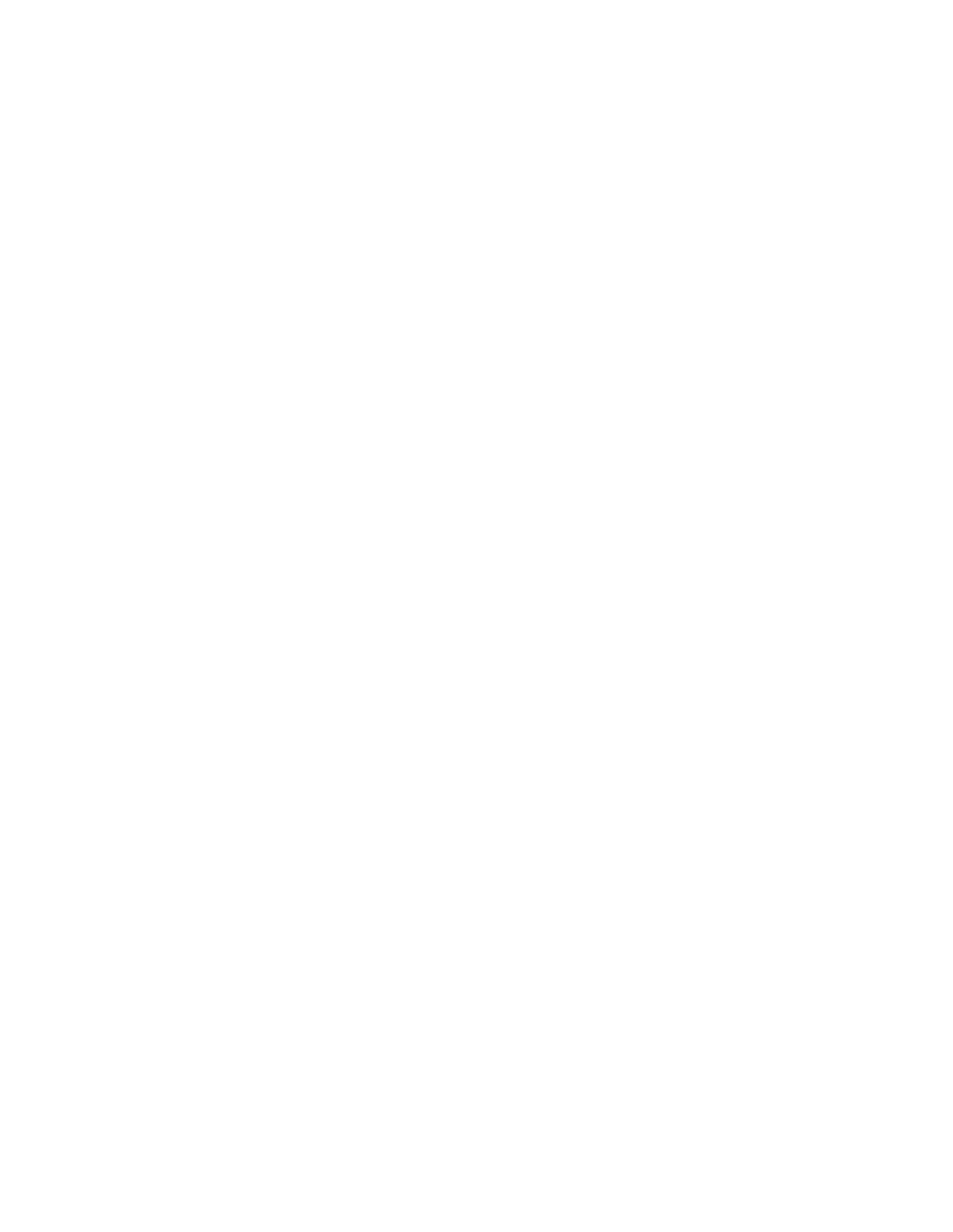

Minutes of the 75<sup>th</sup> Anniversary Committee City of Cherry Hills Village, Colorado Thursday, June 25, 2020 at City Hall

9:03 a.m.

## **ROLL CALL**

Co-Chair Dino Maniatis, Co-Chair Thomas Barry, Laura Christman, Doug Tisdale, Nancy Wyman and Michael Robb were present on roll call. Also present were Director of Finance Jessica Sager, Parks and Recreation Coordinator Emily Black and Administrative Assistant Pamela Broyles.

## **PLEDGE OF ALLEGIANCE**

The Committee conducted the pledge of allegiance.

## **AUDIENCE PARTICIPATION PERIOD**

Bob Sweeney 22095 W. Chestnut Place

Mr. Sweeney, Publisher and Editor of The Villager Newspaper, shared with the Committee that the City of Cherry Hills Village has a rich history over the past 75 years. He said he was excited to hear about the plan to do a 75 Year Anniversary event. Mr. Sweeney shared that he previously lived in Cherry Hills Village for six years around 1980 and he started the newspaper primarily because there was a controversial proposal for a golf course and hotel on the corner where the Buell property is now located. He said he talked with Mayor Duncan and told her that he was going to start a newspaper so he could present both sides of the argument. He commented that Cherry Hills Village has a lot of brain power and talent and he understands the philosophy to leave the City alone and let people live in peace.

Mr. Sweeney shared that when he thinks of the 75<sup>th</sup> Anniversary for the City he sees the past when the City was planned. He said the great thing that Cherry Hills Village did was to enforce its planning and zoning. He shared what he envisions for the  $75<sup>th</sup>$ Anniversary broken down into two parts: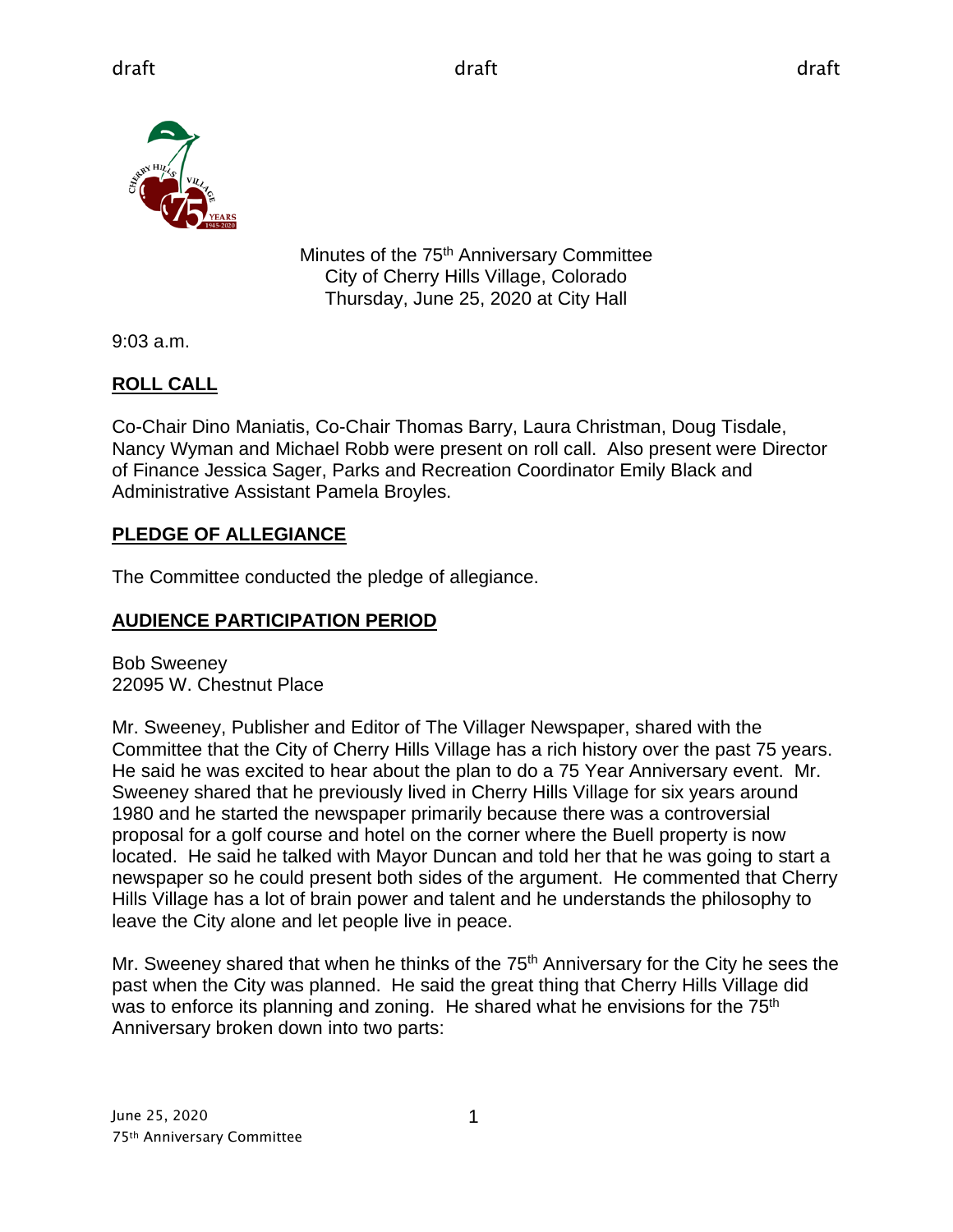- First is the past that includes pictures of previous Mayors and what they did for the City, an introduction from the current Mayor, and old photos of Cherry Hills Village when it was still dirt streets.
- Second is the present that includes the new City Hall, John Meade Park, schools, country clubs, churches, and statistics on the City.

Mr. Sweeney said there are boxes of pictures and information dating back to when the paper was started in 1980. There are also files and binders with every story the paper has had on the City for the past 40 years. He proposed that someone from the City go through this information and work with The Villager staff to turn out a 32-page edition on slick paper that commemorates the past 75 years. He sees the paper being mailed to every resident in the City.

Co-Chair Barry advised the Committee is excited to capture the history of Cherry Hills Village and thanked Mr. Sweeney for his input and the great historical knowledge he has of the City. Mr. Barry shared a brief summary of where the Committee started and the changes that have been made. He said the Committee planned two events one being a high-end gala at the Cherry Hills Country Club that included a strong historical element. The plan was to bring people that have lived in the community since the beginning to the event. The second event was in combination with the John Meade Park Grand Opening to do an outdoor family friendly event in the fall. He said due to COVID-19 the gala event planned for August has been cancelled and the Committee is currently planning the fall event on September 26th with adjustments being made for social distancing. Mr. Barry said the Committee is still considering whether to push the gala event into 2021 and whether to continue the 75<sup>th</sup> Anniversary Committee into 2021. He said the Committee would like to work with Mr. Sweeney on his idea once they determine what the future looks like.

Ms. Sweeney suggested that a sub-committee could be appointed to work with him to sort out the details.

Co-Chair Barry described the event in September as having a strong focus on the present and the beautiful new Park and City Hall. He said the Committee is looking to commemorate the past by having a time capsule presented on September 26<sup>th</sup> along with a ribbon cutting ceremony. He said they are also planning to incorporate the different groups that make Cherry Hills Village unique such as the Cherry Hills Land Preserve, Quincy Farm Committee, High Line Canal Conservancy, and others.

Committee Member Wyman expressed that doing a historical paper is an excellent idea and is a good way disseminate the information. She said she would be happy to work with Mr. Sweeney and Co-Chair Maniatis to move the project forward.

Co-Chair Maniatis concurred that he would like to work with Mr. Sweeney on the project.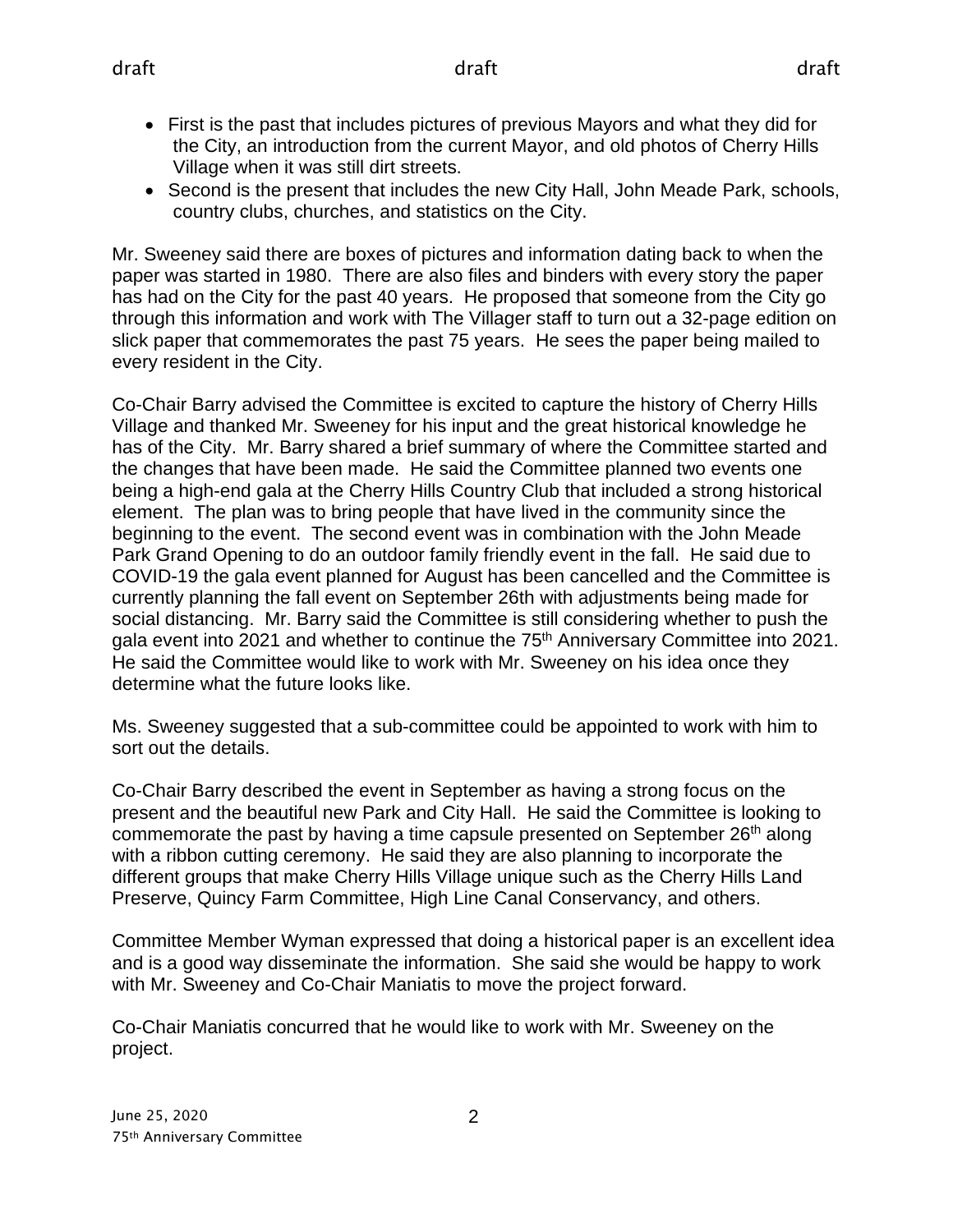Committee Member Christman asked Mr. Sweeney to provide an outline of what he wants the Committee to do to achieve the insert he was proposing. She said the outline should include a timeframe and any deadlines.

Mr. Sweeney said the timing is flexible and he sees it as a work in progress by designating people to do different parts to put the paper together.

Committee Member Christman asked if there is a date the Committee would like this issue to go out.

Co-Chair Barry said he would like to see the paper go out before the September 26th event to build excitement for the event. He said he sees it as a segue to the time capsule and when the City officially commemorates the past 75 years. Mr. Barry proposed that the paper come out two weeks prior to the event.

Mr. Sweeney confirmed he could have the paper done by September. He said he will create an outline and bring it to City staff.

Committee Member Tisdale thanked Mr. Sweeney for his kind words. He recognized Mr. Sweeney as a former Mayor of Craig, Colorado and said his participation and collaboration with staff and with the Committee would be invaluable.

Director Sager requested that Mr. Sweeney also provide a budget when he submits the outline.

## **ITEMS REMOVED FROM CONSENT AGENDA**

Committee Wyman noted page 4 of the minutes was missing the word "she" in the third paragraph from the bottom.

Committee Member Tisdale moved to approve the minutes as amended, seconded by Committee Member Maniatis.

Motion Passed Unanimously

### **UNFINISHED BUSINESS**

## a. Updated Information for John Meade Park Event

Co-Chair Barry presented a conceptualized scope of the 75th Anniversary event. The report included a calendar page that was updated to remove the August gala event. He asked Staff to clarify the name of the Alan Hutto property.

Coordinator Black confirmed that it is the Alan Hutto Memorial Commons.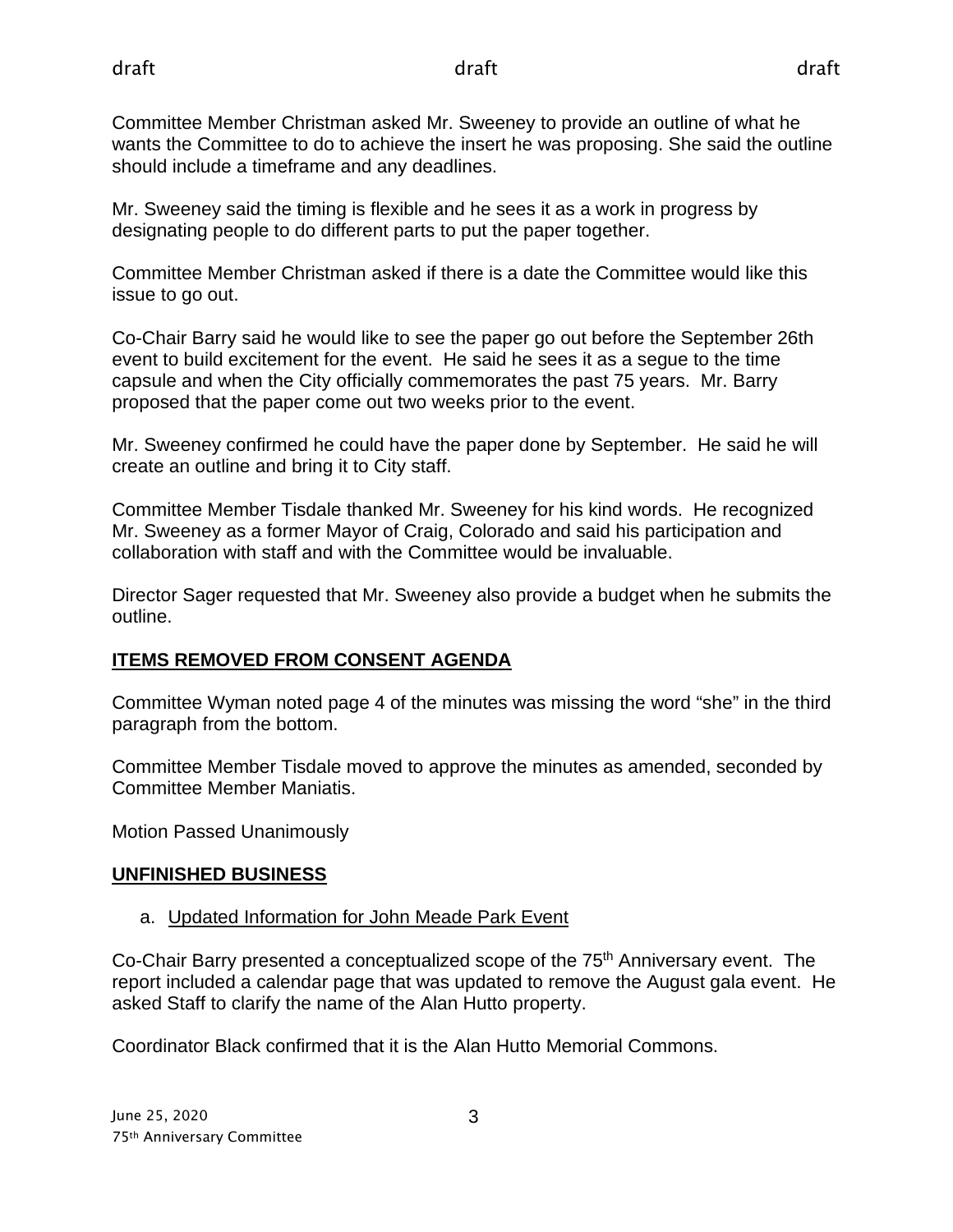Committee Member Tisdale advised there is a video of the dedication of the Alan Hutto Memorial Commons that shares the true history as given by the Neidermans and the Huttos.

Director Sager stated staff would locate the video and share it with the Committee.

Co-Chair Barry stated that there are three components to the event that include:

- 75<sup>th</sup> Anniversary Commemoration or Ceremony
- John Meade Park Grand Opening
- Dedication of the Alan Hutto Memorial Commons

Co-Chair Barry advised the report is a conceptualized plan of ideas that he put together with Co-Chair Maniatis. He shared that their idea was to plan a country fair theme as the semi-rural and country-style setting is what makes Cherry Hills Village unique. He brought up the Committee's idea to have a trail ride and a public walk.

Committee Member Christman expressed that the Parks, Trails and Recreation Commission (PTRC) did not want to include a walk and they were planning a separate event in the fall around Halloween.

Co-Chair Barry asked Committee Member Christman what she needed from the Committee to organize the trail riding event.

Committee Member Christman said the best plan would be to advertise the event in the Village Crier and explain details of the ride including information on how to register for the ride. The article would need to specify that people need to register for the free event through the City so the Committee knows how many people will be riding. She said her guess is that there will be between 10-15 riders. Committee Member Christman said she is still waiting to hear back from the Arapahoe Mounted Patrol on whether their schedule will allow them to join the ride. She discussed the idea of having pony rides and asked staff member Pamela Broyles to research if social distancing can be achieved on the ride. She suggested the possibility of having two carousels so children are not waiting in long lines.

Committee Member Wyman asked what trail the riders will be riding on.

Committee Member Christman responded that they will ride on the new Village Trail that PTRC designed which is approximately 6.5 miles in length and starts at John Meade Park.

Co-Chair Maniatis confirmed the Village Trail is a loop that is contained within Cherry Hills Village boundaries with unique signage.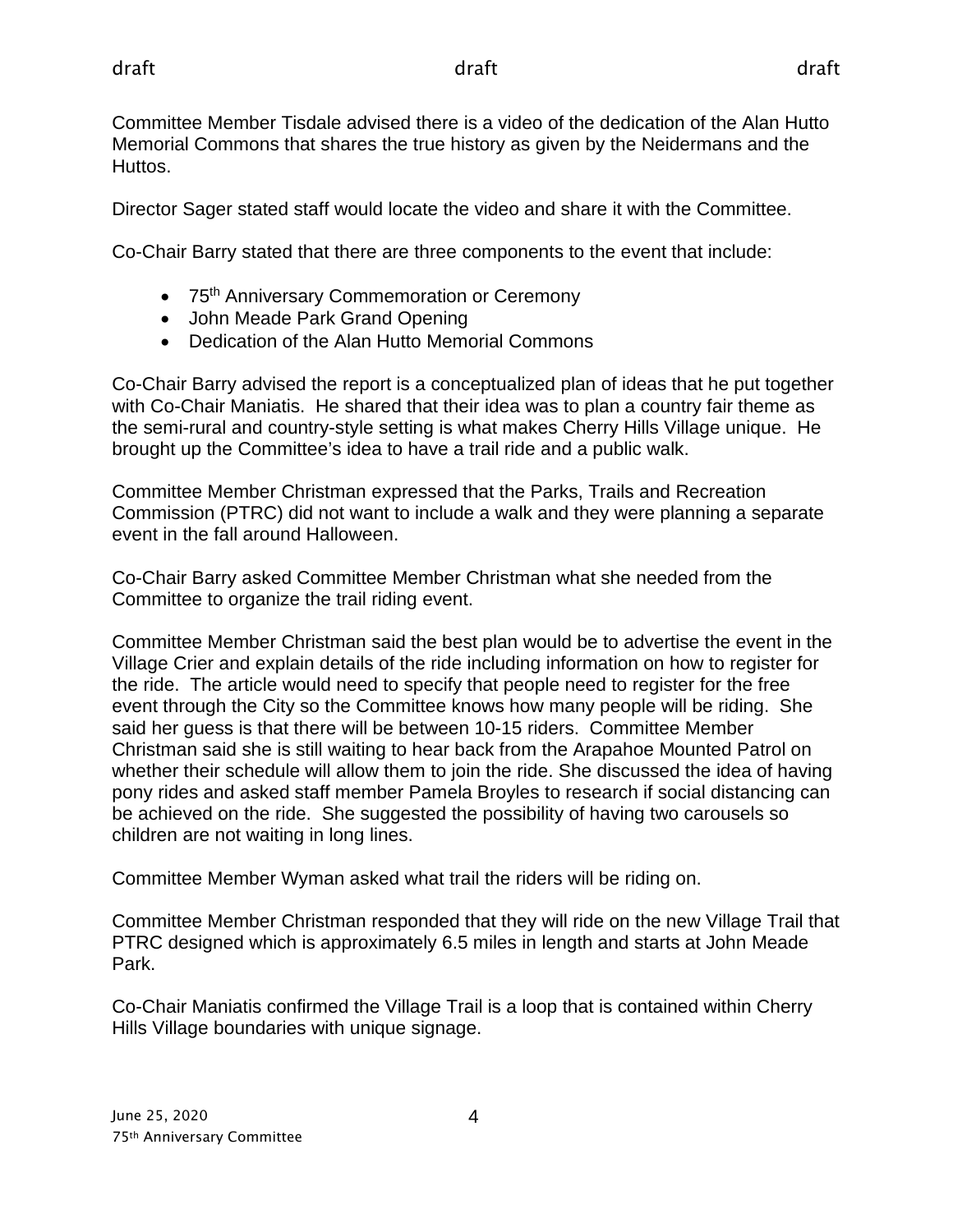Committee Chair Tisdale asked Committee Member Christman if she had spoken with PTRC about the trail ride. He said it is important that PTRC understands the Committee is working in collaboration with them.

Committee Member Christman said PTRC did not want to do the walk because there is a risk component with the horses if there are a lot of people. She said PTRC is hoping to have a trail walk event around Halloween where people can dress up in costumes.

Committee Member Christman provided an update on the Alan Hutto Memorial Commons dedication. She said it would be helpful to know what time the dedication would happen so she can inform the Neidermans and the Huttos. She shared in an email with them the plan to have 3-5 fifteen-minute performances by children's groups in the new performance area. She said she anticipates they would do the dedication prior to the performances.

Committee Member Christman shared an additional idea for the performance area. She said Brad Corrigan, the lead guitarist and singer for the group "Dispatch," is a wonderful acoustic guitarist who lives close to Cherry Hills Village. She asked the Commission if she should reach out to him about doing a final performance at the event. She advised he would likely promote his charity that is helping children in Nicaragua.

Co-Chair Maniatis asked the Committee what direction they want to go with performance events. He asked if they prefer to bring talent in and make the focus talent based versus background music.

Co-Chair Barry commented that if Committee Member Christman could get Brad Corrigan as the special guest performer to wrap up the event it would be massive. He said with regard to bringing in youth talent as discussed at the last meeting he and Co-Chair Maniatis want to make sure the event plan is not too ambitious with the social distancing guidelines. He asked Coordinator Black if she was able to verify the capacity in the Alan Hutto Memorial Commons with social distancing.

Coordinator Black responded that she did not have that information.

Co-Chair Barry said the idea of having youth performers ties in with what the Huttos and Niedermans envisioned for the performance area, but they are concerned that the event is from 10:00 a.m. to 3:00 p.m. and that time will go fast. He said with the ribbon cutting for the Park and a time capsule dedication it will be difficult to get everyone back to the amphitheater for the performances. He and Co-Chair Maniatis feel that the Committee is biting off more than they can chew. They are suggesting there be a performer for background music, but not have performances where people need to rush back to the stage while in the middle of doing the scavenger hunt and other activities. They also liked the idea of having a nice performance at the end of the event.

Director Sager reminded the Committee that based on the direction from the previous meeting, staff included an article in the July Village Crier advising the Committee is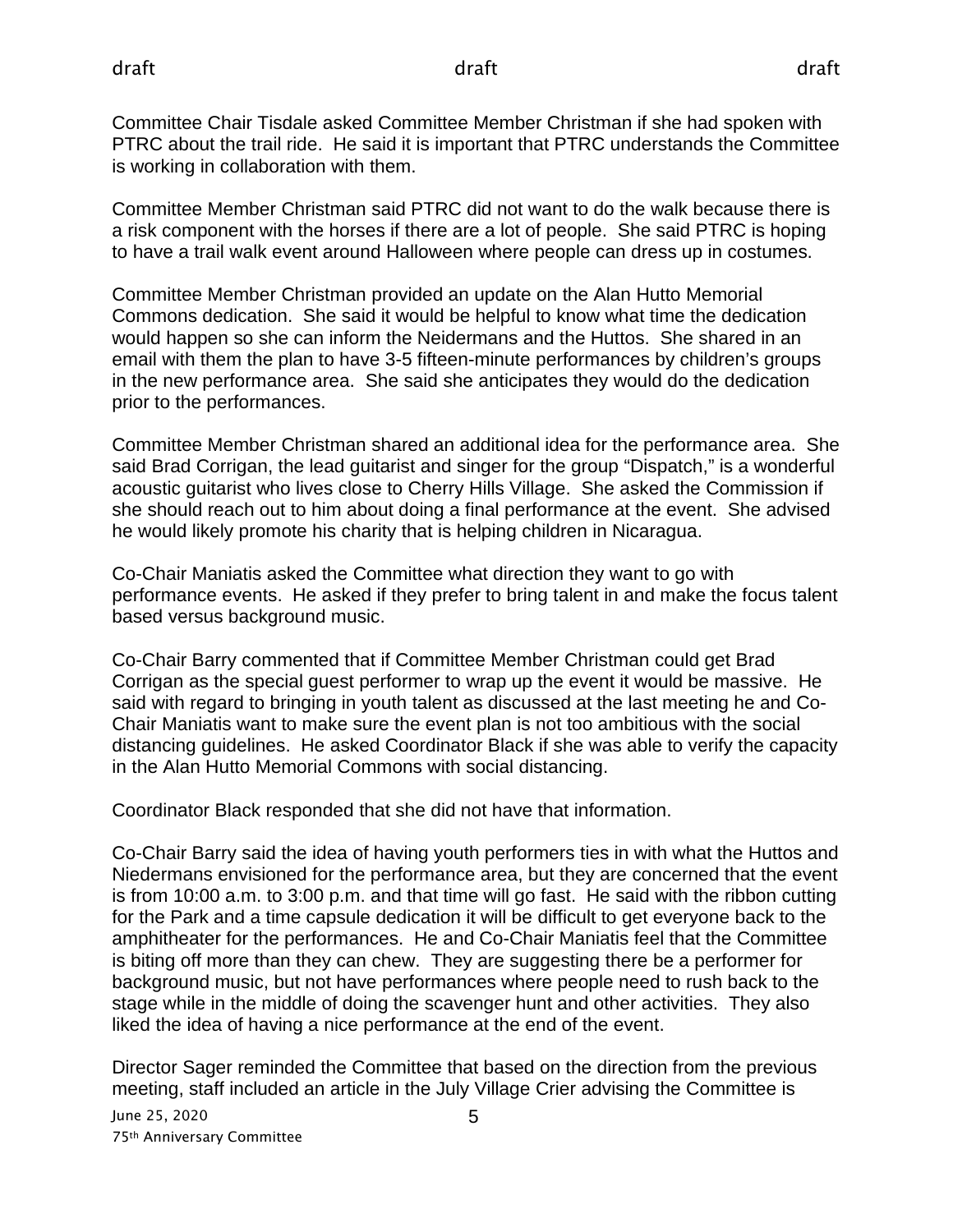planning to have children's performances and youth performers were encouraged to submit videoed performances for consideration. She said the Crier has been printed and should be mailed within the next week.

The Committee agreed to wait and see what the response was before moving forward.

Committee Member Christman noted the Committee determined at the last meeting the scavenger hunt could not be done because of social distancing restrictions.

Committee Member Christman said she talked with the Cherry Hills Land Preserve and they have called off all of their fall events. She said they already paid for the Raptor Group to be at one of their events and they are willing to donate the Raptor Group activity as part of their contribution to the 75<sup>th</sup> Anniversary and John Meade Park Grand Opening event. Ms. Christman said she told the Land Preserve that the Committee would be excited about having them as long as they can figure out the social distancing part. She asked Director Sager if she would confirm this with the Land Preserve.

Co-Chair Barry said that he also talked with the Land Preserve and they expressed their commitment to the Raptor event and said they also want to be involved in the scavenger hunt.

Co-Chair Barry said the idea of the scavenger hunt was to encourage the Cherry Hills Land Preserve, High Line Canal Conservancy, Art Commission, Quincy Farm and PTRC to have a booth at the event where kids have to find something relevant to the group to educate them about the group. He said the plan is to have kids experience all the different areas of the park where they get stickers or a collectable of some kind at each booth to put in a booklet or baggie.

Co-Chair Maniatis said the logistics is to set up stations where there is a different topic at each booth and people will have the opportunity to learn about different aspects of the Village. He said he envisions that when guests first arrive, the first table they visit will be the 75<sup>th</sup> Anniversary table. Guests will be given a map, a timeline of everything happening that day, and a list of all of the committees and groups that are at the event.

Committee Member Christman said she likes the idea of giving guests this information in the beginning because providing direction is important to keep the event moving.

Committee Member Tisdale added that the presentation has a tight timeframe and the Committee should have a general sense of the timeframe prior to the event.

Director Sager pointed out that the initial thought was to get the ribbon cutting ceremony out of the way first, so they do not have to gather everybody back once they start doing other activities.

Committee Member Tisdale clarified that the scavenger hunt is essentially filling your passport with stamps from each passport station. He said this is a much better idea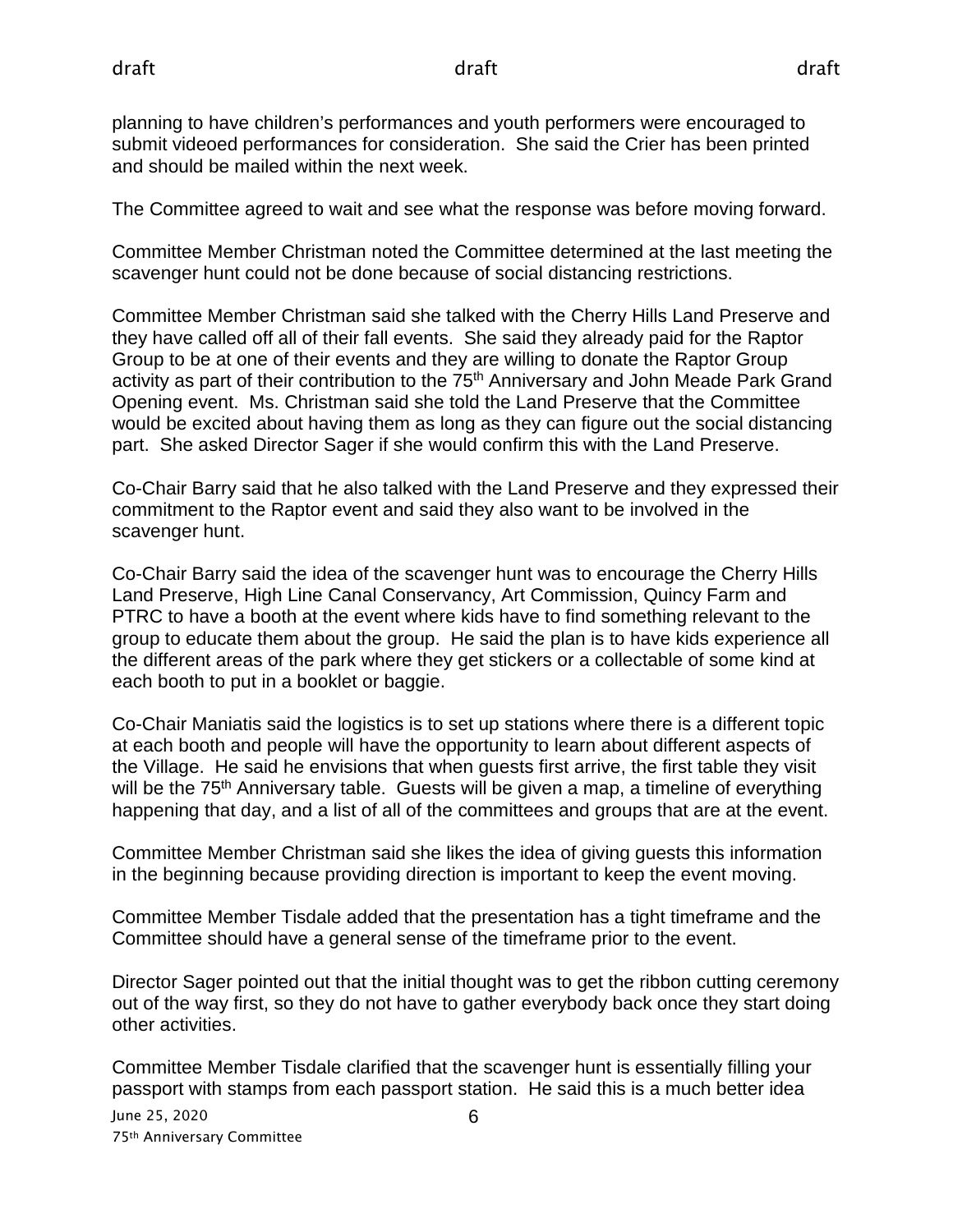than a real scavenger hunt in terms of social distancing. He said he also likes that it incorporates all groups in the Village.

Co-Chair Barry suggested doing the ribbon cutting first, then the scavenger hunt and have the Alan Hutto Amphitheater dedication just before the performance so they only have to get people over one time depending on whether there are youth performances.

Committee Member Christman asked if they should contact PTRC about who should cut the ribbon since it is their grand opening.

Co-Chair Barry suggested that the Mayor could dedicate the time capsule and PTRC could do the ribbon cutting.

Committee Member Tisdale noted that there will be several people with scissors for the ribbon cutting including the Mayor, Council Members and PTRC members. He reminded the Committee that for the record the dedication for the Alan Hutto Memorial Commons was done when the City originally accepted the gift. He said this dedication is for the Alan Hutto Amphitheater. He said he does agree with Director Sager that the dedications should be done early on. He presented the following timetable:

- Capsule dedication
- Grand opening/Ribbon Cutting of John Meade Park
- Activities
- Amphitheatre Dedication/Performance at the end

Committee Member Christman cautioned that it will be difficult to have that many people cutting the ribbon and try to social distance. She suggested having one person do the ribbon cutting.

Co-Chair Maniatis said the Committee had discussed having a small pamphlet with some history and pictures to hand out at the event. He asked Mr. Sweeney if this is something he could incorporate.

Mr. Sweeney responded that he could put something together.

Committee Member Christman said it is important to share the proposed outline with PTRC to get feedback as they should have significant input on the actual dedication.

Coordinator Black asked if any Committee members were planning to come to the PTRC meeting on July 9<sup>th</sup> to present these ideas.

Committee Member Christman and Co-Chair Barry said they will attend the meeting.

Co-Chair Barry said he will make the changes discussed at the meeting and will forward the report to Coordinator Black.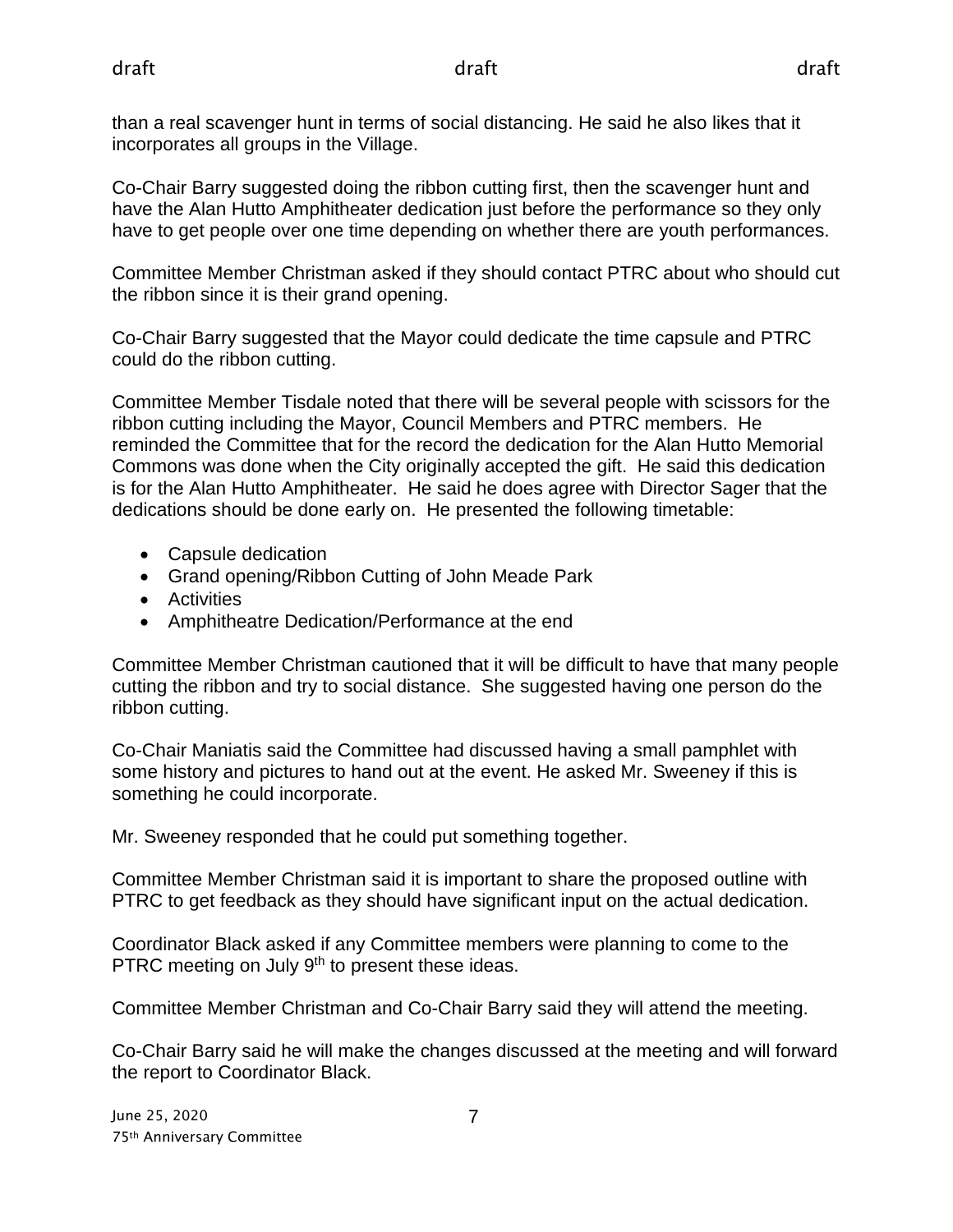Coordinator Black stated she would share the outline with PTRC Commissioner Stephanie Dahl to preview in advance as she is the Commission Liaison for this event.

Committee Member Christman asked the Committee if they want her to approach the Niedermans and Huttos about funding a performance at the end of the evening.

The Committee agreed to wait until they have more information on how many people can watch the performance and still social distance.

Co-Chair Barry asked how it would work logistically to have people at the performance and also social distance.

Committee Member Christman suggested having two small performances at the end that people would have to sign up for.

Co-Chair Maniatis said the logistics of having youth performances in addition to a final performance is challenging. He said transitioning from performer to performer requires additional personnel, equipment, and time.

Committee Member Tisdale mentioned that when the City accepted the gift for the amphitheater there was concern about large amplified electronic performances in order to be respectful of the neighborhood. He said people in the neighborhood are looking for something that is more acoustic and the Committee should keep the vision in mind when deciding on the performances.

Co-Chair Maniatis said the Committee needs to clarify if we are not going to solicit any bands.

Director Sager responded that based on feedback from the last meeting the article calls for musical performers, actors, and musicians so it does not have to be just music. She said she focused on the term youth performers.

Co-Chair Barry introduced his idea of a kid's bike obstacle course provided there is space in the park. He said he envisioned a haybale perimeter around the course for kids and possibly a bike decorating contest.

Co-Chair Barry discussed the plan for a kid's fishing derby where kids are required to bring their own rod.

Coordinator Black confirmed that several kids can fish at the same time along the shoreline of the ponds and off the new fishing piers. She mentioned that she has not been able to get the ponds stocked yet, but she is hoping they will be stocked by the event.

Co-Chair Barry talked about food for the event and said based on feedback from the last meeting they are thinking of having brown bag lunches. He presented a picture of a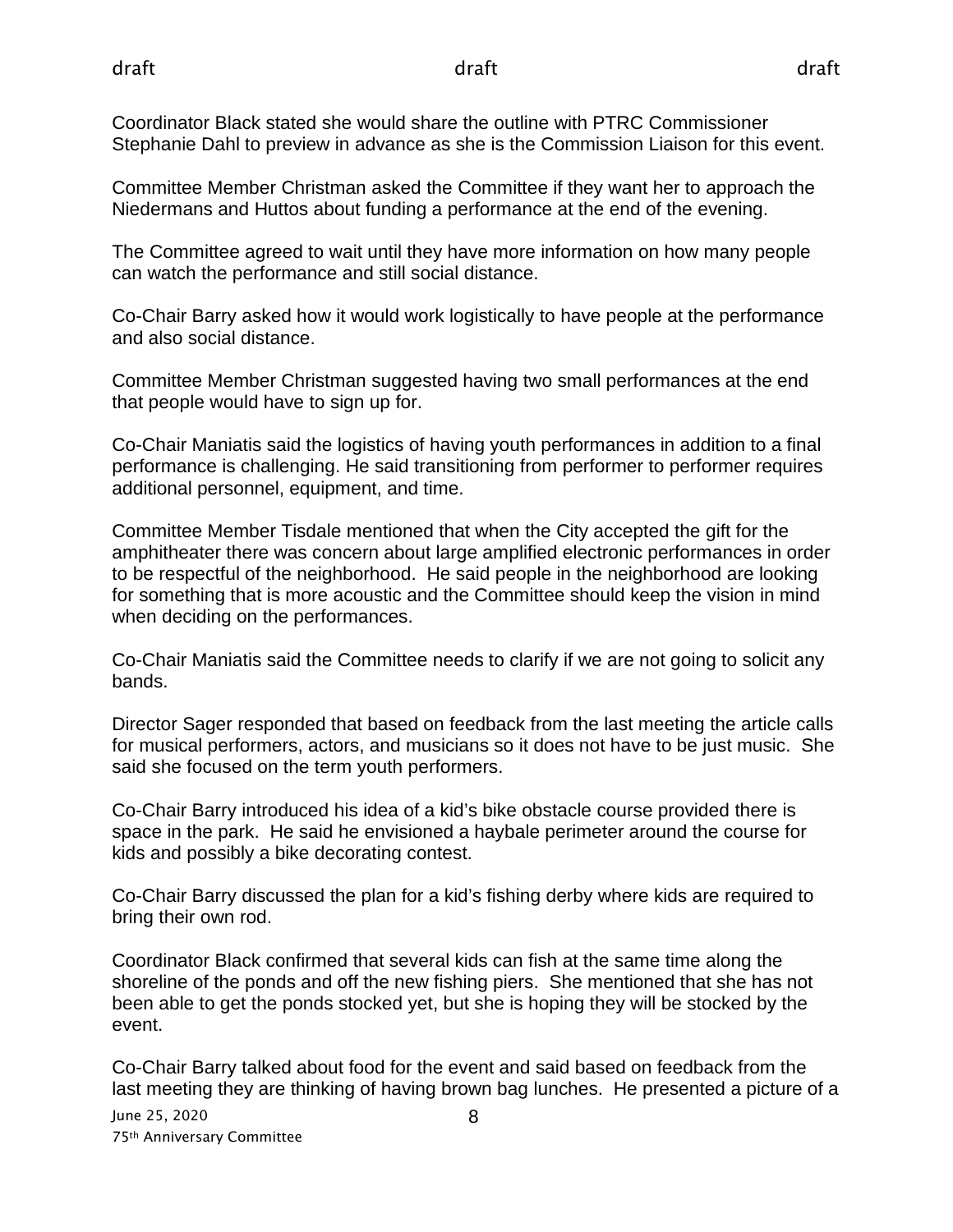picnic basket where each basket could be set up for two people with sandwiches, water, and a snack. He said families would register for their food in advance and can pick their picnic basket up at the event. He said he would like to strategically place strawbales with red and white checked fabric covering them so people can sit and social distance while eating their lunch.

Committee Member Christman cautioned that the strawbales would need to be sanitized after each use. She said she likes the idea and suggested using red and white checked paper that can easily be disposed of and a new piece added after each guest. She also suggested that when families register for their food, they also register for their children so there could be a special children's lunch.

Co-Chair Maniatis asked if it would be better to have a tent with tables and chairs where they can be sanitized after each use.

Committee Member Wyman asked how the Committee is envisioning the preregistration process.

Director Sager suggested the easiest thing would be for people to register by email to the City.

Committee Member Christman suggested doing two sets of signs for the event so the print is large enough to read. She said one sign would advertise the event and the other sign would have the pre-registration information.

Co-Chair Maniatis said the menu items would need to be available before people could register. He suggested another option is to have bag lunches prepared in advance and delivered around lunch time. He asked the Commission if they would rather have food trucks as he believes food trucks would give more flexibility.

Committee Member Tisdale said it is important to research what the CDPHE health standards are for food trucks at events to make sure it is safe during COVID-19.

Co-Chair Barry said he visited one food truck where people used an app to order their food so there were no lines.

Coordinator Black pointed out that PTRC Commissioner Stephanie Dahl's idea was to have food available and to have it be free to remain consistent with the City's previous events. She said food trucks would be a departure from what City events typically are as people come to the event and enjoy a free meal.

Co-Chair Maniatis said free food could still be provided if the City paid for the food trucks.

Committee Member Christman said she recalls PTRC voicing that they were not in favor of food trucks.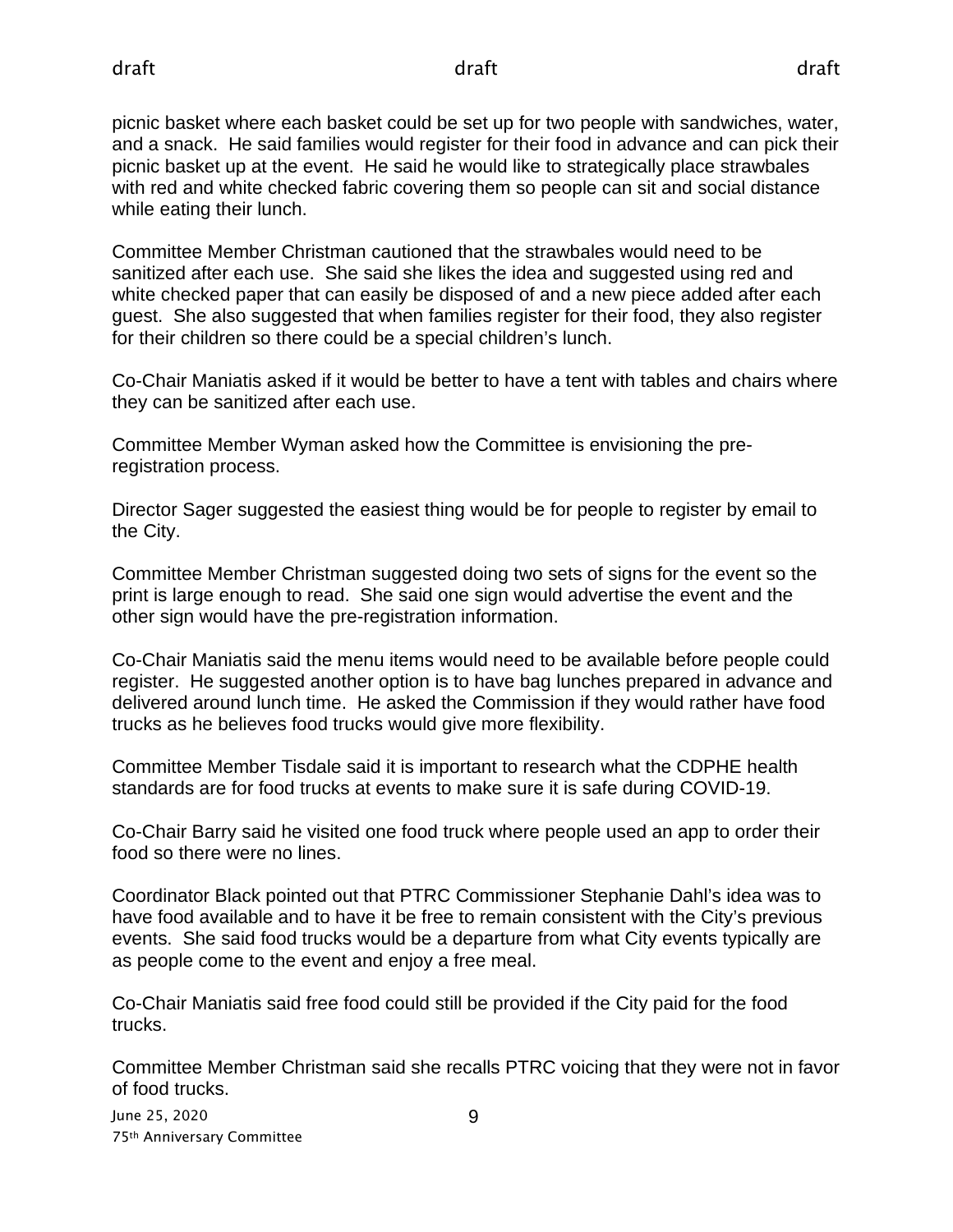Committee Member Wyman said she thinks it would be easier to have the baskets of food prepared and have it be on a first come, first served basis. She said if people do not want the food that is provided, they can choose to pass on the lunch.

Co-Chair Maniatis expressed that it is important to know who will be eating the food and what they want to eat so lunches do not go to waste. He said the advantage of a food truck is that it is made fresh and prevents waste whereas bag lunches have to be made early in the morning and they sit around for several hours.

Committee Member Tisdale recommended that the food discussion continue at the July 9<sup>th</sup> PTRC meeting when the Committee can present the options and give PTRC the opportunity to be included in the discussion.

Committee Member Christman voiced concern that the Committee is running against a timeline and they need to know what food trucks are available, what they will serve, what they will cost and how they envision the social distancing.

Co-Chair Barry said part of his vision for the picnic lunches is that it fits with the theme of the event being a country fair. He said the point is to encourage families to stay together in their own group and follow social distancing guidelines. He suggested the Committee vote on the two ideas.

The Committee agreed and voted on a food truck versus a prepared basket lunch and the vote was 3 to 3.

Committee Member Tisdale suggested that the Committee should bring their ideas to PTRC and present the option of having picnic baskets or food trucks. He said PTRC could share their vision and be the deciding vote on food trucks or picnic baskets.

Co-Chair Maniatis said he would put together information on food trucks and Co-Chair Barry would put together information for the picnic baskets to present to PTRC.

Co-Chair Maniatis asked if the City has tables and tents available for the event.

Coordinator Black responded that they have a few folding tables but very few chairs. She pointed out that there will be a covered shade structure that is part of the new Park design. She said the City also has some benches from the annual Winter Celebration that could be used.

The Committee agreed that a tent would not be necessary in September and tables could be set up in the grass.

Co-Chair Barry said he is envisioned having tables and chairs in addition to the strawbales. He said the tables could also have the red and white checked paper tablecloths that can be disposed of after each guest.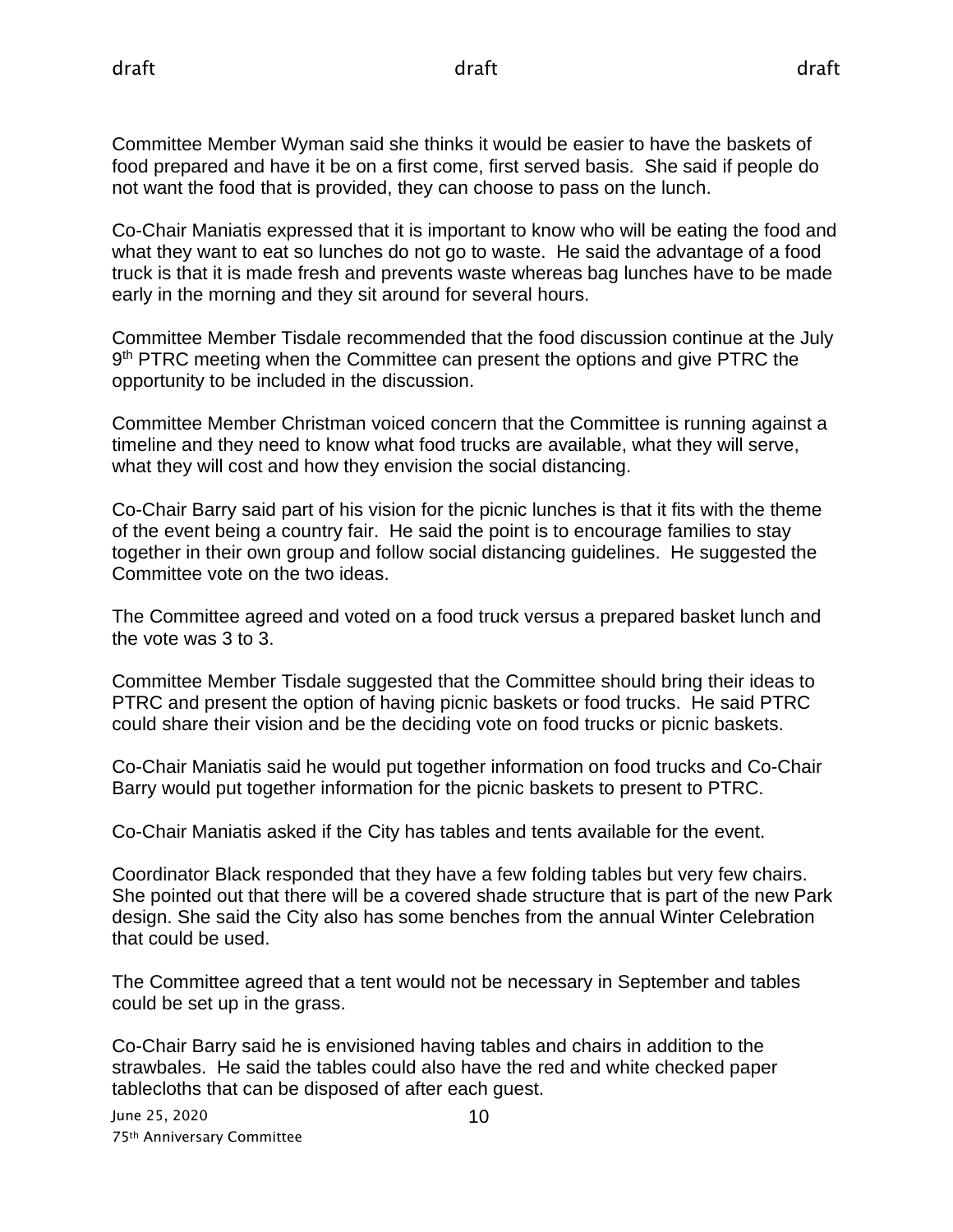Co-Chair Barry described having some sunflowers or bright colored flowers throughout the area and using rustic materials such as crates and haybales to create a country theme. He also proposed having name tags available at the entrance table.

Co-Chair Barry discussed the time capsule and suggested the Committee should decide what goes in it. He presented the idea of having a stainless-steel vault with the 75<sup>th</sup> Anniversary logo embossed on the front of it. He proposed mounting the vault inside City Hall instead of burying it so it is on display with the plaque and contents will not deteriorate.

Committee Member Tisdale asked what the dimensions of the vault are.

Co-Chair Barry responded that the vault comes in all sizes but the one pictured is the large size at 32" tall, 24" wide, and 12" deep for \$2,000. He said once the Committee determines what to put in the vault, they can determine the size needed.

b. Date for Next Meeting

The Commission agreed to meet on Friday, July 10<sup>th</sup> at 9:00 a.m.

## **ADJOURNMENT**

The meeting adjourned at 10:08 a.m.

\_\_\_\_\_\_\_\_\_\_\_\_\_\_\_\_\_\_\_\_\_\_\_\_\_\_\_\_\_\_\_\_\_\_\_\_\_ Committee Co-Chair Name: \_\_\_\_\_\_\_\_\_\_\_\_\_\_\_\_\_\_\_\_\_\_\_\_\_\_\_\_\_\_\_

\_\_\_\_\_\_\_\_\_\_\_\_\_\_\_\_\_\_\_\_\_\_\_\_\_\_\_\_\_\_\_\_\_\_\_\_\_ Jessica Sager, Director of Finance

\_\_\_\_\_\_\_\_\_\_\_\_\_\_\_\_\_\_\_\_\_\_\_\_\_\_\_\_\_\_\_\_\_\_\_\_\_ Pamela Broyles, Administrative Assistant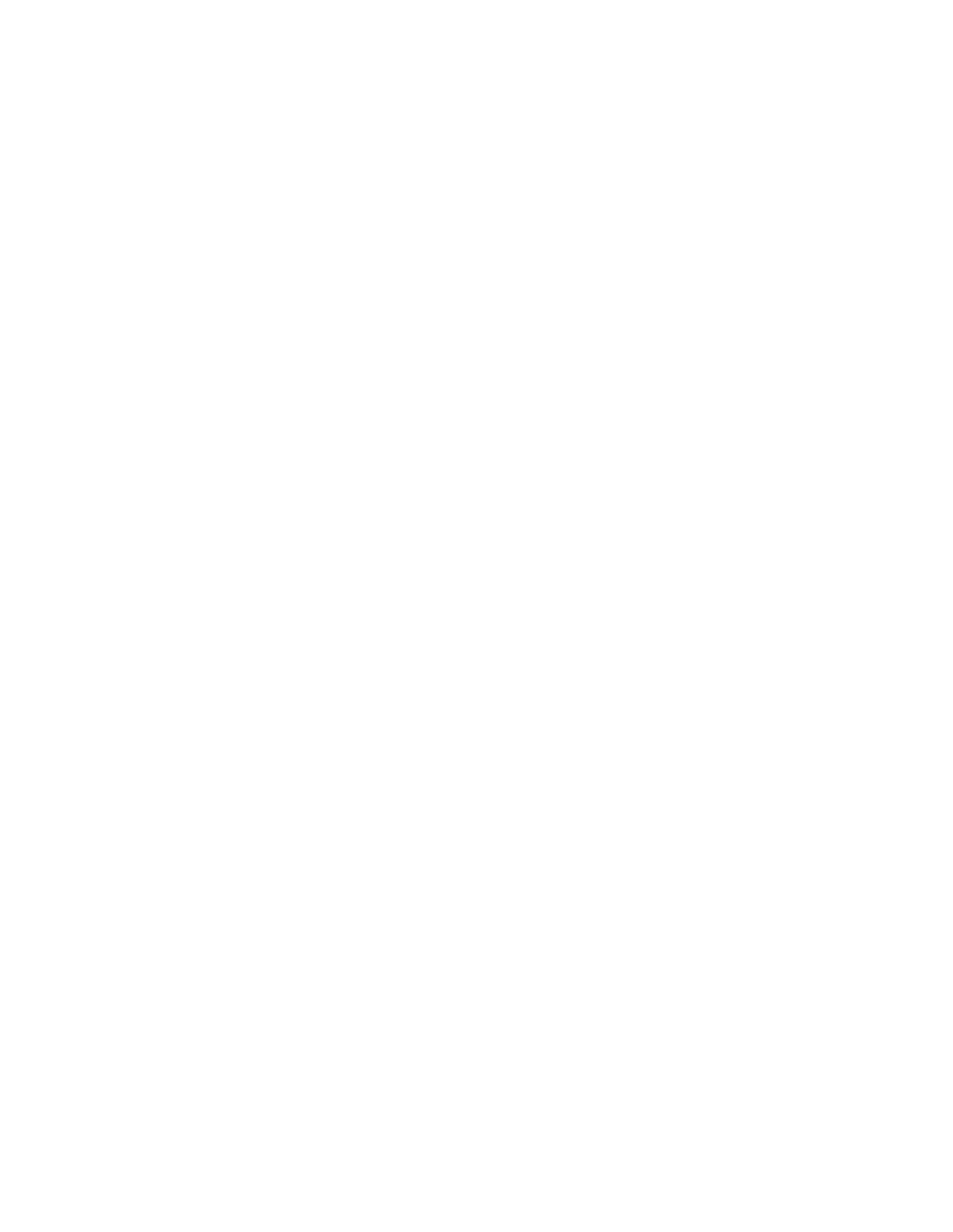

## **CHERRY HILLS VILLAGE COLORADO**

2450 E. Quincy Avenue City Hall Cherry Hills Village, CO 80113 Telephone 303-789-2541 www.cherryhillsvillage.com FAX 303-761-9386

ITEM: 7a

#### **MEMORANDUM**

## **TO:** MEMBERS OF THE 75TH ANNIVERSARY COMMITTEE

**FROM:** EMILY BLACK, PARKS AND RECREATION COORDINATOR

**SUBJECT:** JOHN MEADE PARK GRAND OPENING/75TH ANNIVERSARY CELEBRATION

**DATE:** JULY 10, 2020

#### **ISSUE**

To provide an update on the plans and feedback from the Parks, Trails, and Recreation Commission about the John Meade Park Grand Opening and 75<sup>th</sup> Anniversary celebration.

#### **DISCUSSION**

The expected completion of John Meade Park is in September. The 75<sup>th</sup> Anniversary Committee and PTRC had determined that they would collaborate to hold a joint 75th Anniversary Celebration when PTRC holds the grand opening for John Meade Park. The event is currently scheduled for Saturday, September 26<sup>th</sup> from 10am-3pm. A description of the event ideas can be found in Exhibit A. As planning progresses, staff will continue to monitor information from Tri-County Health to ensure it is safe to hold an event, and that it complies with health guidance in place at that time.

Ideas from the last 75<sup>th</sup> Anniversary Committee meeting were presented at the regular July 9, 2020 Parks, Trails, and Recreation meeting. Staff will be able to provide a verbal update to the Committee based on that discussion. Staff will also provide more information about seating capacity of Alan Hutto Memorial Commons at the meeting.

Staff did request information from the provider of pony rides for other City events about whether pony rides could be part of the September event. There is no way to safely conduct this activity during the pandemic, so pony rides have been removed from the list of activities (Exhibit A).

#### **STAFF RECOMMENDATION**

The 75<sup>th</sup> Anniversary Committee should discuss feedback from PTRC and determine next steps.

#### **ATTACHMENTS**

Exhibit A: John Meade Park Grand Opening/75<sup>th</sup> Anniversary Celebration Planning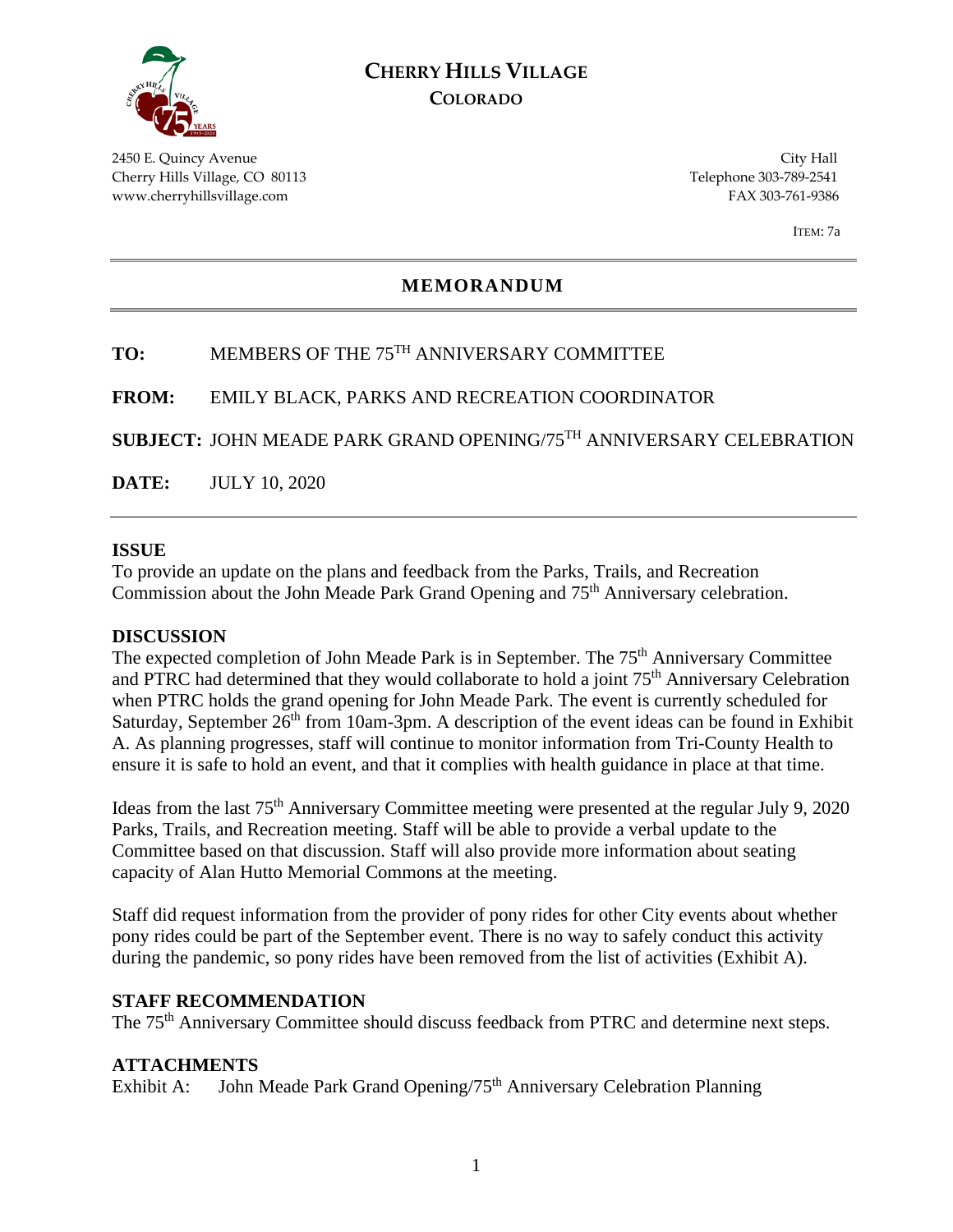# John Meade Park Grand Opening / 75<sup>th</sup> Anniversary Celebration Saturday, Sept. 26<sup>th</sup> 10am - 3pm

#### Schedule:

- 10:30am Ribbon cutting John Meade side
- 11:00am Dedication Alan Hutto side by the Huttos; music to start afterward
- Schedule for Alan Hutto performances TBD following consultation with Niedermans & Huttos

#### Activities:

- Trail ride beginning 9am around Village Trail
- Youth performances/music at Alan Hutto Memorial Commons (Staff published call for submissions in the July issue of the Village Crier)
- Pre-packaged food would be best for safety & cost

Notes from call with Stephanie Dahl and Laura Christman 3/24/20:

-Laura suggested doing the dedication for the John Meade side, then the dedication of Alan Hutto separately and having the Huttos themselves do the dedication of that side, and then music can start right after

-Preference to have all food available for free (rather than food trucks). Plan on something simple: catered sliced up subs, and we can buy/provide chips, drinks, ice cream, etc. Have the flyer/adverts say "Food will be available but feel free to bring your own picnic!"

-Fun Run idea: Suggestion of a Fun Run on the Village Trail: separate into a new event, possibly Oct. 24<sup>th</sup>, have a table to sign up for the Fun Run at the JMP event, have it be Halloween-themed and have kids and dogs in costumes

| <b>Category</b>      | <b>Item</b>                         | <b>Est. Cost</b> |
|----------------------|-------------------------------------|------------------|
| <b>Promotion</b>     |                                     |                  |
|                      | <b>Yard Signs</b>                   | \$<br>220        |
| Food                 |                                     |                  |
|                      | Costco - ice cream, lemonade, chips | \$<br>400        |
|                      | Meal - sandwiches, etc.             | TBD              |
| <b>Entertainment</b> |                                     |                  |
|                      |                                     |                  |
|                      | Frisbees (giveaway)                 | \$<br>300        |
|                      | Band/music                          | TBD              |
|                      |                                     |                  |
|                      | <b>TOTAL</b>                        | \$<br>920        |